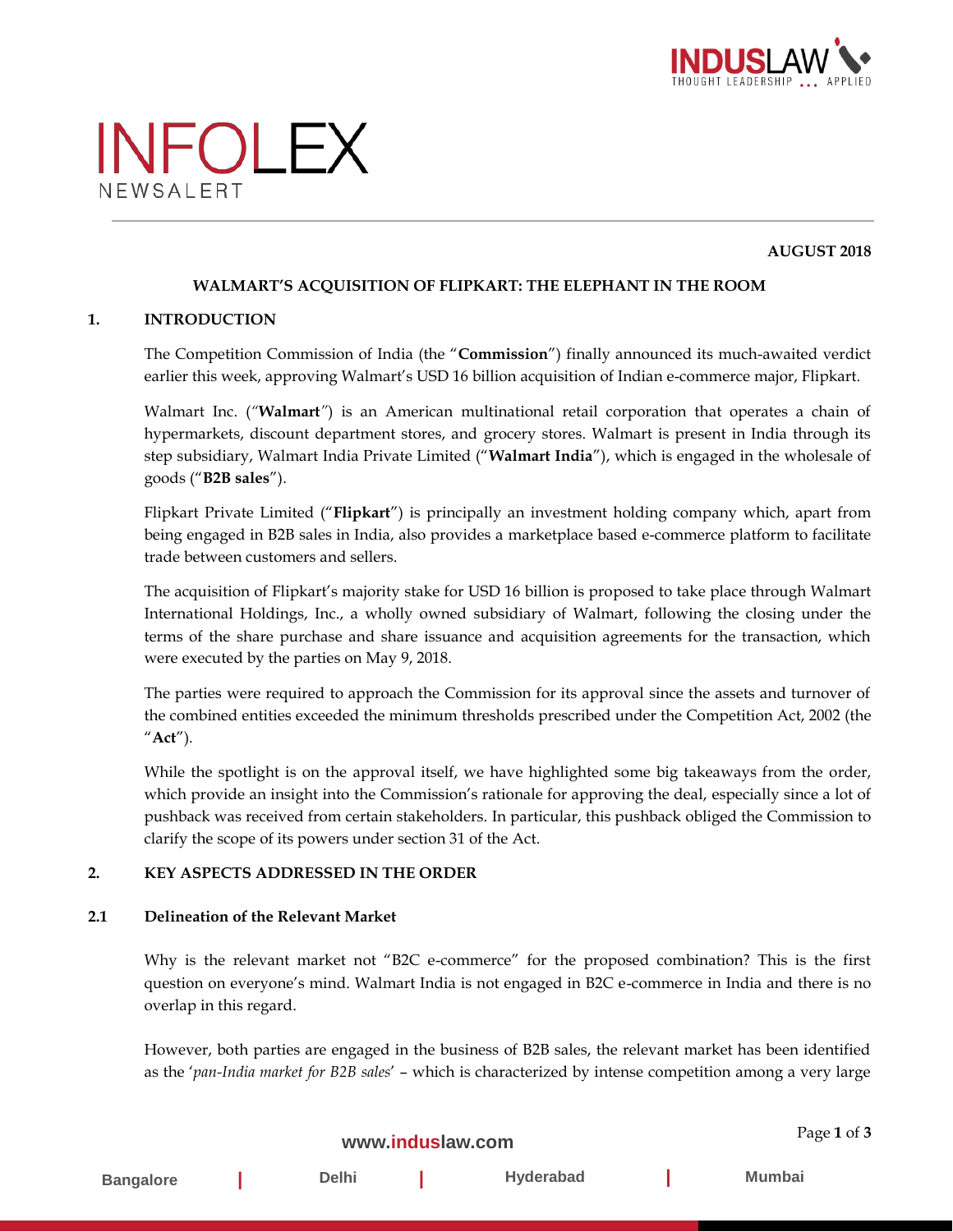

Page **2** of **3**

number of competitors – both online and offline; and both channels give the customers a plethora of choices.

Furthermore, given the small size of Walmart India's B2B sales business in India, a narrower delineation of the identified relevant market was considered unnecessary by the Commission. Accordingly, the relevant market for B2B segment was left open by the Commission.

With respect to direct sales to consumers ("**B2C sales**"), it was noted by the Commission that both Flipkart and Walmart India cannot engage in direct sales to consumers on account of restrictions under the Foreign Direct Investment ("**FDI**") policy.

Thus, although Flipkart is operating an online marketplace, the same cannot be used for B2C sales. Accordingly, no vertical overlap between the B2B business of Walmart India and the online marketplaces of Flipkart was found.

## **2.2 Due regard given to Competitive Forces**

The Commission found it necessary to highlight and explain its rationale on how proposed combinations are assessed generally, which is not usual but perhaps necessary in this case, given the intensity of the resistance to this proposed combination by small online sellers, among others. It was further clarified that the purpose of this assessment is to assess the impact on competition solely as a result of the proposed combination.

Section 20 (4) of the Act lays down certain factors which are taken into consideration by the Commission while determining the adverse implications of any proposed combination. With regard to this particular combination, some important factors considered by the Commission were: (i) the presence of a large number of players; (ii) the presence of a *formidable* competitor of sufficient scale and size; and (iii) ease of entry.

It was observed that the presence of these fundamental factors in a market structure were indicative of a competitive market. Further, it was observed that if a proposed combination does not alter the competition in both horizontal and vertical markets, then such combination cannot be said to pose any harm to competition.

#### **2.3 Stakeholder Representations**

During its inquiry into the proposed combination, several representations were received from different stakeholders, including trade associations, traders and retailers, which raised allegations regarding not only 'predatory' practices and preferential treatment to specified sellers in Flipkart's online marketplaces but also regarding the impact of the proposed combination on employment, entrepreneurship, small and medium scale enterprises and retailing in general.

The Commission noted that several of the issues raised in so much as they concerned the FDI policy, fell *outside* the scope of its purview and may instead merit policy intervention. With respect to the issues pertaining to deep discounting and preferential treatment by Flipkart, the Commission observed that the scope of the Commission was to assess potential adverse implications resulting from the proposed

# **[www.induslaw.com](http://www.induslaw.com/)**